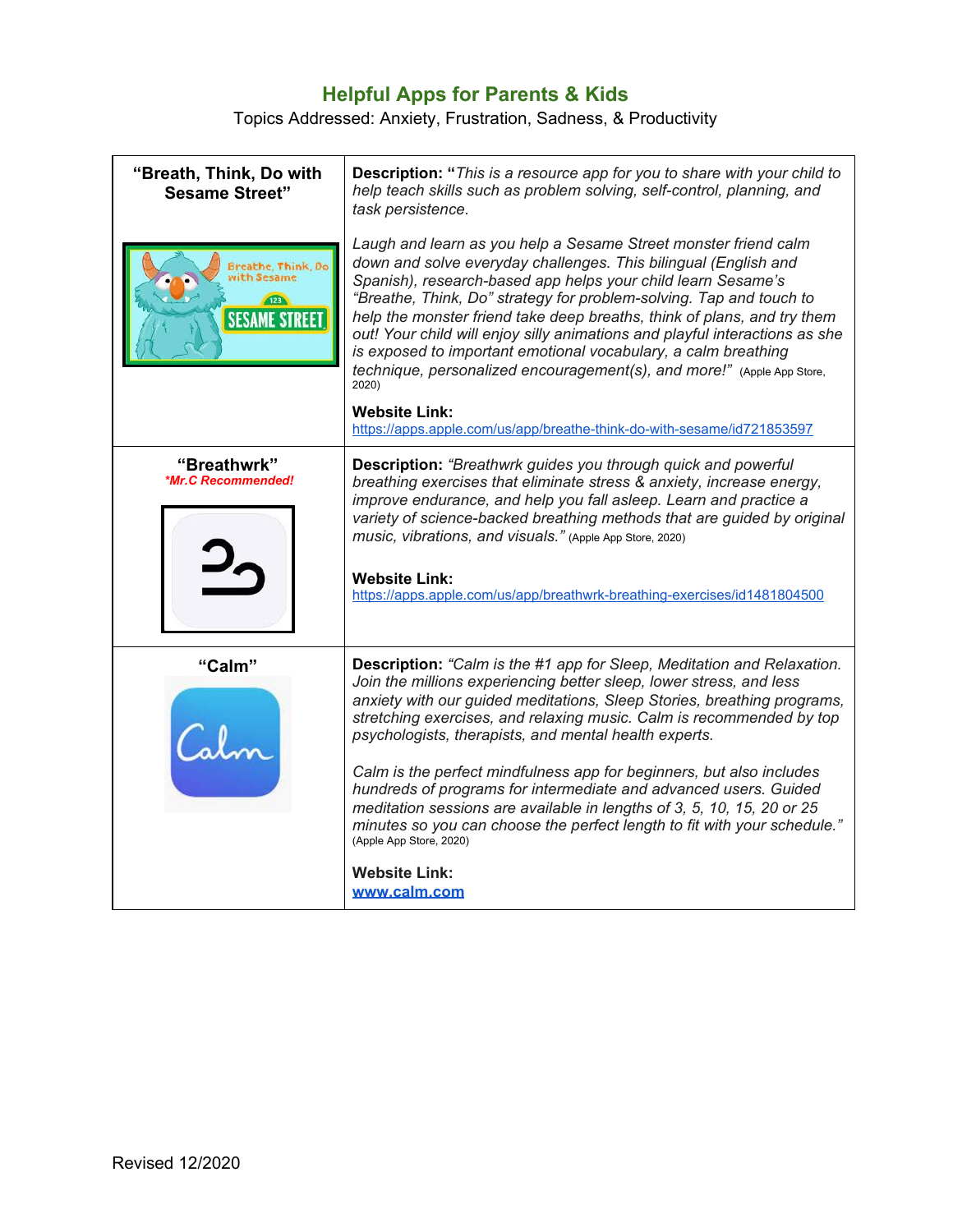## **Helpful Apps for Parents & Kids**

Topics Addressed: Anxiety, Frustration, Sadness, & Productivity